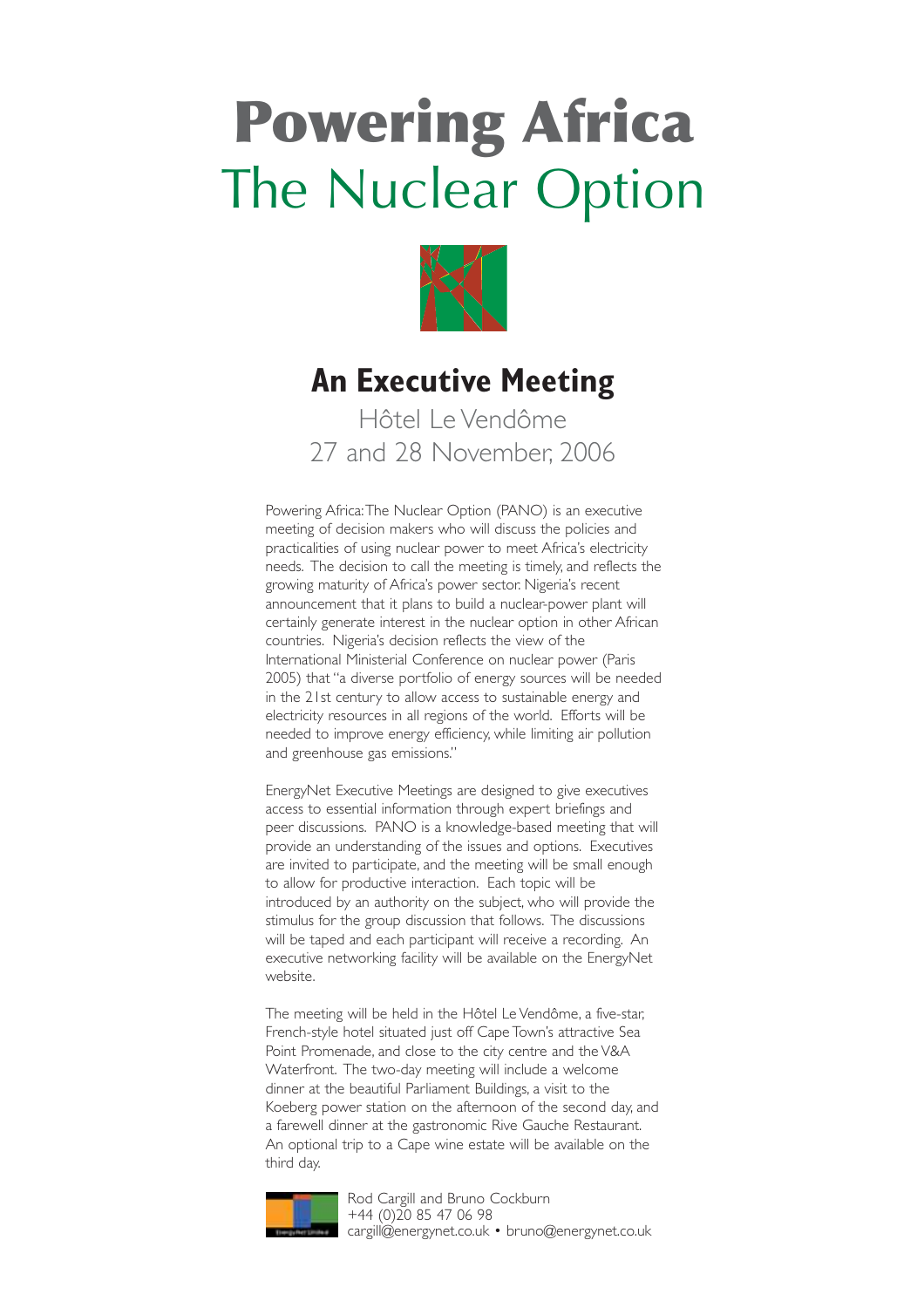## **Powering Africa: The Nuclear Option**

| The present          |                                                                                                                                                                                                                                                                                                                                                                                                                                                                                                                                                                                                                                                                                                                                                                                                      |
|----------------------|------------------------------------------------------------------------------------------------------------------------------------------------------------------------------------------------------------------------------------------------------------------------------------------------------------------------------------------------------------------------------------------------------------------------------------------------------------------------------------------------------------------------------------------------------------------------------------------------------------------------------------------------------------------------------------------------------------------------------------------------------------------------------------------------------|
|                      | Of the 442 nuclear power plants in operation in 31 countries, just two are in Africa:<br>Koeberg-1 and Koeberg-2 in South Africa. Both are 900 MW(e) PWRs. Of the 28<br>currently under construction none is in Africa. However, one of the promising new<br>reactor designs reaching the prototype stage is African-South Africa's Pebble Bed<br>Modular Reactor (PBMR).                                                                                                                                                                                                                                                                                                                                                                                                                            |
| The future           | Nuclear power is projected to grow fastest in developing Asian countries where annual                                                                                                                                                                                                                                                                                                                                                                                                                                                                                                                                                                                                                                                                                                                |
|                      | electricity consumption per capita is currently small, specifically China, India and Pakistan.<br>28 new nuclear power plants are currently under construction, equivalent to 6% of<br>existing capacity. Some 38 plants are firmly planned, equivalent to 10% of capacity. Of<br>the last 31 reactors connected to the grid, 21 are in the Far East and South Asia.                                                                                                                                                                                                                                                                                                                                                                                                                                 |
|                      | PBMR, or some other innovative nuclear power system, could provide Africa with the<br>opportunity to make a technological leap-frog, thereby avoiding the intermediate steps that<br>industrialized countries with long-established nuclear power programmes had to take.                                                                                                                                                                                                                                                                                                                                                                                                                                                                                                                            |
| <b>Energy policy</b> |                                                                                                                                                                                                                                                                                                                                                                                                                                                                                                                                                                                                                                                                                                                                                                                                      |
|                      | To achieve sustainable development, one of the first tasks for Africa is to bring energy,<br>particularly electricity, to the millions of people without it. Both electricity consumption<br>and production will have to increase significantly.                                                                                                                                                                                                                                                                                                                                                                                                                                                                                                                                                     |
|                      | Off-grid renewable energy is often seen as the best option for bringing power to the<br>rural poor. But rural electrification can complement these technologies. To meet the<br>growing urban and peri-urban demand for electricity, large centralized power generation<br>is needed. Under the scenario of sustainable development, a role for nuclear power in<br>Africa should be considered.                                                                                                                                                                                                                                                                                                                                                                                                     |
| The economics        |                                                                                                                                                                                                                                                                                                                                                                                                                                                                                                                                                                                                                                                                                                                                                                                                      |
|                      | The question "Is nuclear power economic?" depends on the indigenous energy resources<br>of a country, on the infrastructure and human resources, on the cost of the alternatives<br>to nuclear power, on the environmental constraints, and on the country's energy security<br>policies. Because new nuclear power plants are relatively expensive to build but relatively<br>inexpensive to operate, it also depends on whether the investment environment requires<br>short- or long-term returns. Where governments are direct investors, they can generally<br>take a longer-term view than private firms in a liberalized market. Governments can also<br>directly incorporate into their energy investment choices non-market considerations like<br>energy security or environmental impact. |
|                      | For the increased use of nuclear power in Africa, it will be necessary to bridge the gap<br>between the economies of scale that favour large nuclear plants and the smaller electrical<br>grids and capital capabilities of many African countries. Possibilities are, first, new small<br>and medium-size reactor designs and, second, integration of the electricity grids of                                                                                                                                                                                                                                                                                                                                                                                                                      |

#### **Small & medium reactors (SMRs) and off-site refuelling**

neighbouring countries.

Several advanced SMR designs that could be more cost-effective for Africa are moving towards implementation. Combining SMRs with off-site refuelling could further improve the economics. The unloading of spent nuclear fuel and loading of fresh fuel would be done in a supplier country with a full fuel cycle. The spent fuel would, therefore, remain the responsibility of the supplier country. This would remove the need for a developing country to build a final repository for high-level nuclear waste. Such a scenario is likely to make a reactor more proliferation resistant and encourage support for the developing country's nuclear programme.

A related alternative is that of straightforward fuel leasing. In this case refuelling occurs on-site, but the fuel is owned by the supplier country, and the spent fuel is the supplier country's responsibility. Again this would remove the need for each developing country to build a final repository for high-level nuclear waste. It may even be possible to lease a SMR itself. The leasing concept could also be extended to leasing services, where, for example, a barge-mounted SMR is used to supply electricity, heat and/or desalinated seawater, while the supplier retains responsibility, not just for the fuel and reactor, but also for the full operation of the plant.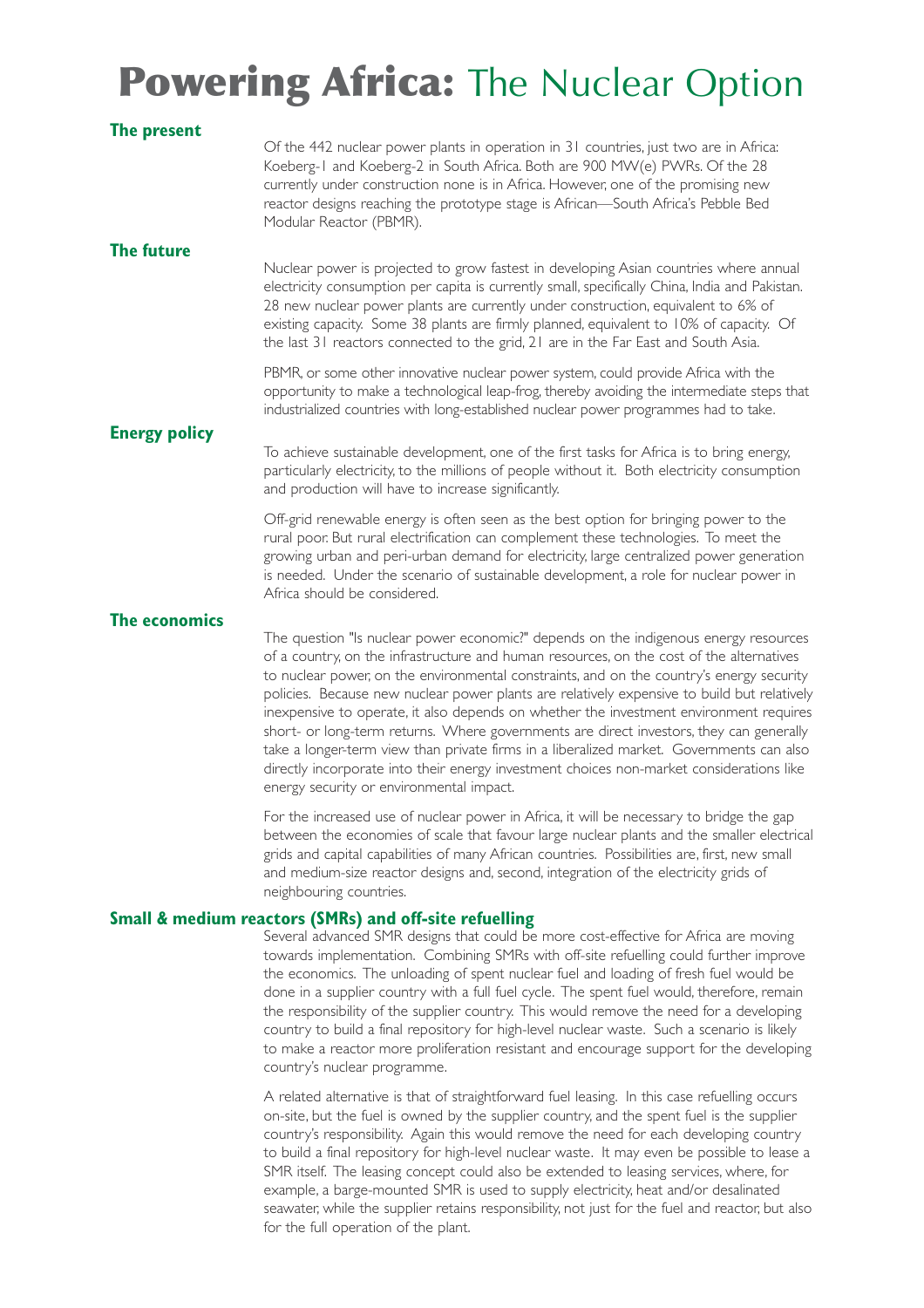## **Powering Africa: The Nuclear Option**

#### **Regionalization & integration**

The larger the nuclear plant the greater the economies of scale. But many African countries do not have the necessary capital and electricity demand to support a large plant. Regionalization and integration could provide a solution.

Also the greater the number of nuclear plants supported by the national infrastructure, the lower is the per unit (or per kilowatt-hour) cost of that infrastructure. Nuclear power infrastructure includes the institutional framework and legislation within which nuclear facilities operate, and the industrial, economic, social, technical and scientific capabilities to enable the secure and efficient development, management and operation of nuclear power facilities. These up-front infrastructure investments present a substantial requirement, particularly if a country initially needs only a relatively small amount of power from nuclear energy. Cooperation can mitigate the cost of these requirements.

#### **International cooperation**

Besides regional cooperation, international cooperation is essential for the development of an African nuclear industry. Although developing countries may well dominate future markets for nuclear power plants, it is developed countries that currently have the most R&D resources and expertise. One of their goals should be to share their resources and expertise for the future needs of developing countries through international cooperation. Providing systems of access to the global nuclear communities' knowledge pool will be a major factor in the promotion of nuclear energy in Africa.

**Programme Outline** The topics proposed for the executive discussions will be introduced by an authority on the subject. (Where possible, background material will be provided before the meeting.) Each discussion will be followed by a short break for refreshments. The proceedings will be recorded, and copies of the recordings will be available.

#### **Monday, November 27, 2006**

#### **Welcome Address**

#### **A nuclear World**

- Nuclear power—a science for all: the international nuclear community should promote its benign use in developing countries.
- Geopolitics and the role of nuclear power: the interplay of economic growth, energy availability, and national strategic energy planning both globally and regionally.
- The South African experience: a future based on past successes.
- The Indian experience: the passion and pain of building a nuclear power plant.

#### **Lunch at Hôtel Le Vendôme**

#### **Available Options**

- A summary: the options for nuclear power in Africa.
- Nuclear technologies: which would suit an African market.
- Managing the fuel cycle: the options.
- Nuclear capability: what is required in terms of infrastructure, technology transfer, and plant operation and maintenance.

#### **Welcome dinner hosted by the Department of Public Enterprises**

#### **Tuesday, November 28, 2006**

#### **Qualifying Criteria**

- A perspective from the ground: assess the practicality of nuclear power for Africa.
- Market size: what is the likelihood of creating an integration of national electricity markets that could support a nuclear plant? And how to drive the policy of integration forward?
- Regulatory and legal framework: its scope, its design, its implementation.
- Finance: how essential is donor money? who else would finance a nuclear plant?

#### **Lunch at Hôtel Le Vendôme**

Visit to the Koeberg Nuclear Power Station hosted by Eskom

#### **Farewell dinner hosted by the Department of Minerals and Energy**